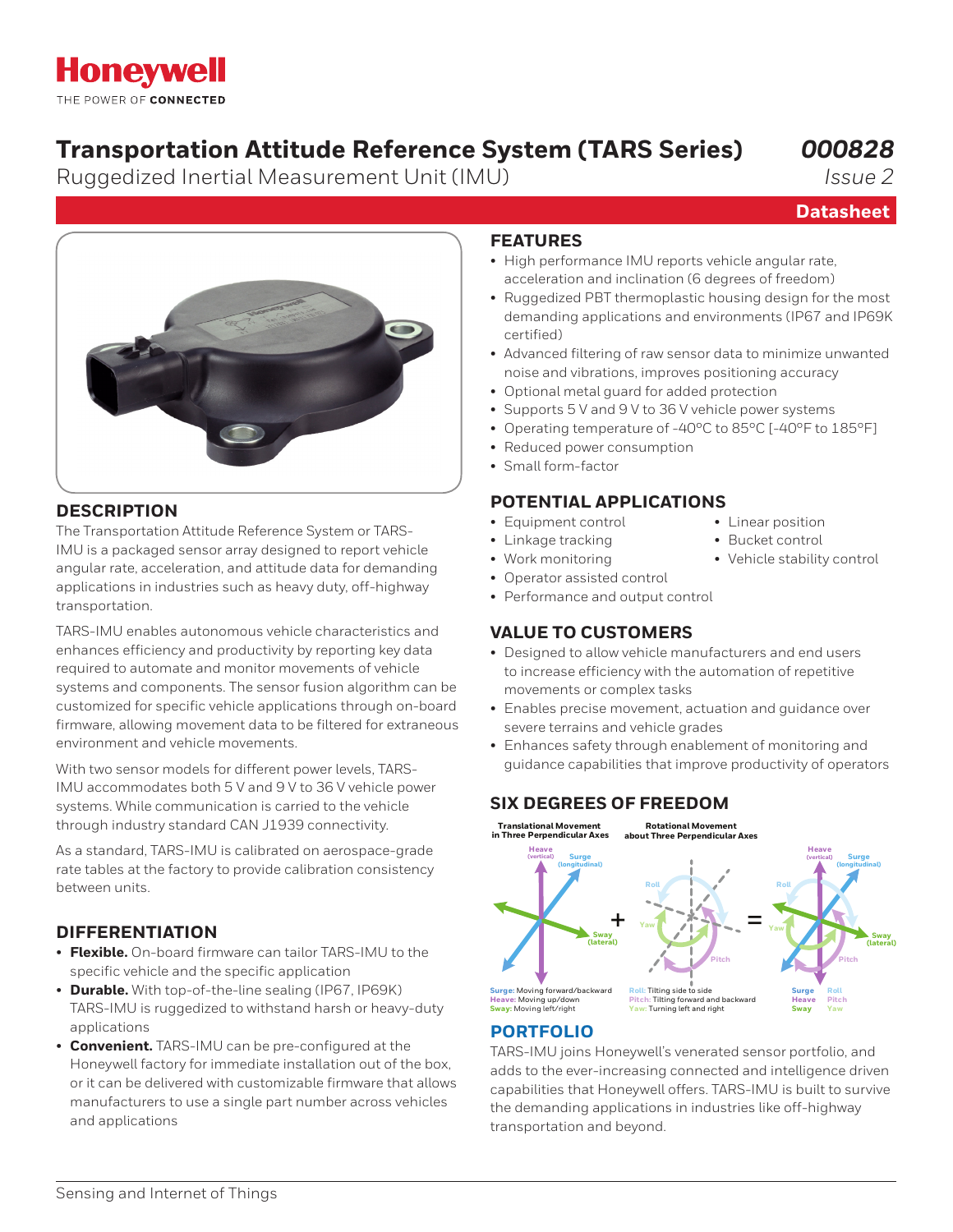# **Transportation Attitude Reference System (TARS Series)**

|  | <b>Table 1. Sensor Specifications</b> |  |  |
|--|---------------------------------------|--|--|
|--|---------------------------------------|--|--|

| <b>Characteristic</b>                   | Min.                     | Typ.                     | Max.                            | <b>Unit</b>      |
|-----------------------------------------|--------------------------|--------------------------|---------------------------------|------------------|
| <b>Gyroscope 3 axis performance</b>     |                          |                          |                                 |                  |
| Angular rate range <sup>1</sup>         | $-245$                   | $\overline{\phantom{m}}$ | $+245$                          | deg/s            |
| Angular rate resolution                 | $\overline{\phantom{0}}$ | 7.8125                   | $\overline{\phantom{0}}$        | mdps             |
| In-run bias stability                   | —                        | $\mathbf 1$              | $\overline{\phantom{m}}$        | mdps             |
| Rate noise density                      | $\overline{\phantom{0}}$ | 0.004                    | $\overline{\phantom{0}}$        | deg/s/sqrt Hz    |
| Offset (0°C to 50°C)                    | $-0.8$                   | $\overline{\phantom{m}}$ | $+0.8$                          | deg/s            |
| Offset (-40°C to 85°C)                  | $-1.6$                   | $\qquad \qquad -$        | $+1.6$                          | deg/s            |
| <b>Accelerometer 3 axis performance</b> |                          |                          |                                 |                  |
| Acceleration range <sup>1</sup>         | $-78.48$                 | $\overline{\phantom{0}}$ | $+78.48$                        | m/s <sup>2</sup> |
| Acceleration resolution                 | —                        | 0.01                     | $\qquad \qquad -$               | m/s <sup>2</sup> |
| In-run bias stability                   | $\overline{\phantom{0}}$ | 50                       | $\overline{\phantom{m}}$        | $\mu$ g          |
| Acceleration noise density              |                          | 65                       | $\qquad \qquad -$               | µg/sqrt Hz       |
| Offset (0°C to 50°C)                    | -                        | ±0.05                    | $\overline{\phantom{0}}$        | m/s <sup>2</sup> |
| Offset (-40°C to 85°C)                  | $\overline{\phantom{0}}$ | ±0.15                    | $\overline{\phantom{m}}$        | m/s <sup>2</sup> |
| Attitude (pitch and roll) performance   |                          |                          |                                 |                  |
| Range <sup>1</sup>                      | $-85$                    | $\overline{\phantom{a}}$ | $+85$                           | deg              |
| Resolution                              |                          | 0.058                    | $\overline{\phantom{0}}$        | deg              |
| Static error (0°C to 50°C)              | $\qquad \qquad -$        | ±0.3                     | $\hspace{0.1mm}-\hspace{0.1mm}$ | deg              |
| Static error (-40°C to 85°C)            | $\overline{\phantom{0}}$ | ±0.9                     | $\overline{\phantom{m}}$        | deg              |
| Translational acceleration error        | —                        | ±0.5                     | $\overline{\phantom{m}}$        | deg              |
| Centripetal acceleration error          | -                        | ±0.5                     | $\overline{\phantom{0}}$        | deg              |

<sup>1</sup> Sensors are calibrated in the following ranges: ±60 deg/s for gyroscope angular rate, ±9.81 m/s<sup>2</sup> for acceleration, and ±30 deg for pitch and roll. Calibrated ranges can be extended to maximums shown with deviation to performance specifications.

- Pitch and roll outputs per PGN61481 (Axes marking on the housing is Z-down convention required for pitch and roll outputs per J1939.)
- Acceleration outputs per PGN61485 (Acceleration data is outputted per Z-up convention required by J1939.)
- Angular rate outputs per PGN61482 (Angular rate data is outputted per Z-down convention required by J1939.)

#### **Table 2. Electrical Specifications • TARS-LCASS Catalog Listing**

| <b>Characteristic</b>                           | Min.                                                    | <b>Nominal</b>                                                | Max.                                      | Unit  |
|-------------------------------------------------|---------------------------------------------------------|---------------------------------------------------------------|-------------------------------------------|-------|
| Supply voltage                                  | 4.5                                                     | 5                                                             | 5.5                                       |       |
| Supply current                                  | $\overline{\phantom{0}}$                                | $\overline{\phantom{a}}$                                      | 100                                       | mA    |
| Start-up time                                   | 500                                                     | $\overline{\phantom{a}}$                                      | 2000                                      | ms.   |
| Short circuit protection                        |                                                         | CAN output shorted to supply voltage or ground without damage |                                           |       |
| Open circuit protection                         | Single-line interruption and multiple-line interruption |                                                               |                                           |       |
| Reset response                                  | Automatic after voltage dropout                         |                                                               |                                           |       |
| <b>CAN output characteristics per SAE J1939</b> |                                                         |                                                               |                                           |       |
| CAN Bus data rate                               |                                                         | 250                                                           | $\qquad \qquad \overline{\qquad \qquad }$ | kBaud |
| Signal update rate                              |                                                         |                                                               | 100                                       | Hz    |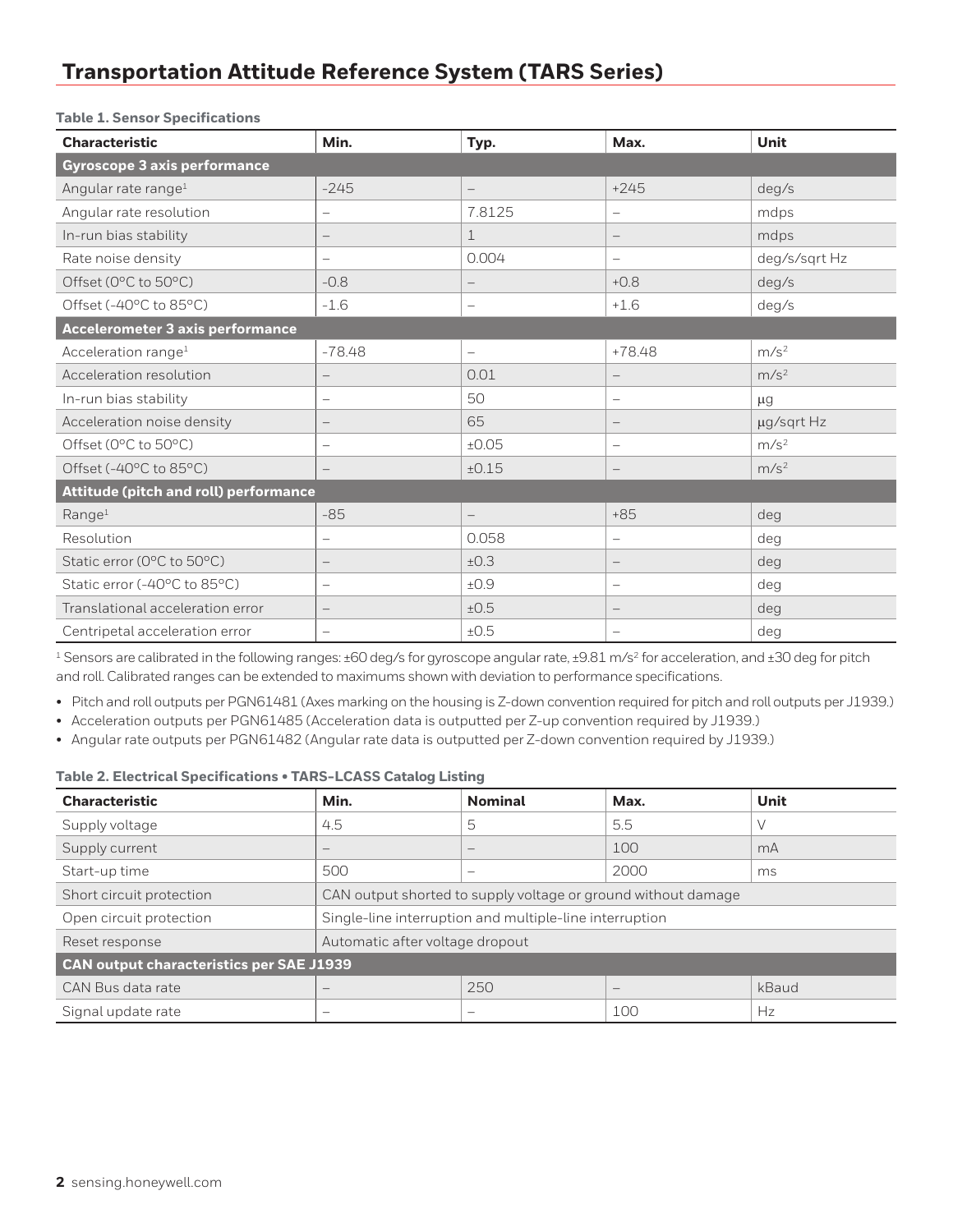# **Transportation Attitude Reference System (TARS Series)**

# **Characteristic Min. Nominal Max. Unit** Supply voltage 9 14/28 36 V Supply current  $\vert - \vert$  –  $\vert$  –  $\vert$  100 mA Reverse voltage – – -36 V Overvoltage – – – – – – – – – – – 136 V Start-up time  $500$   $\vert - \vert$   $\vert$  2000 ms Short circuit protection CAN output shorted to supply voltage or ground without damage Open circuit protection Single-line interruption and multiple-line interruption Reset response Automatic after voltage dropout **CAN output characteristics per SAE J1939** CAN Bus data rate  $\vert - \vert$  250  $\vert - \vert$  kBaud Signal update rate – – 100 Hz

### **Table 3. Electrical Specifications • TARS-HCASS Catalog Listing**

### **Table 4. Environmental Specifications1**

| <b>Characteristic</b>            | <b>Parameter</b>                                                                                                                                                                                                    |
|----------------------------------|---------------------------------------------------------------------------------------------------------------------------------------------------------------------------------------------------------------------|
| Operating temperature            | -40°C to 85°C [40°F to 185°F]                                                                                                                                                                                       |
| Storage temperature <sup>2</sup> | -40°C to 105°C [40°F to 221°F]                                                                                                                                                                                      |
| Housing                          | PBT thermoplastic                                                                                                                                                                                                   |
| Random vibration                 | 10 hours at 25 Grms per MIL-STD-810, Method 514.7,<br>Procedure I, Annex D, Category 20, 5 Hz to 500 Hz (flat spectrum)                                                                                             |
| Mechanical shock                 | 50 g 11 ms half-sine pulse, 3 each direction, 18 total, per MIL-STD-202, Method 213                                                                                                                                 |
| Chemical compatibility           | Diesel fuel, hydraulic oil, ethylene glycol, motor oil, brake fluid, urea nitrogen, liquid lime,<br>NPK fertilizer, ammonium hydroxide, alkaline degreaser, transmission oil, power steering<br>fluid, and axle oil |
| Moisture resistance              | Per MIL-STD-202, Method 106 (10 cycles, 24 hours/cycle)                                                                                                                                                             |
| Thermal shock                    | 250 cycles, -40°C to 85°C, 73 min dwell                                                                                                                                                                             |
| Salt spray                       | 5 % salt solution, 96 hours                                                                                                                                                                                         |
| Ingress protection               | IP67, IP69K (DIN40050-1993) with mating connector installed                                                                                                                                                         |
| <b>RoHS</b>                      | Compliant                                                                                                                                                                                                           |
| <b>REACH</b>                     | Compliant                                                                                                                                                                                                           |
| UV rating                        | Housing material meets outdoor suitability requirements per UL746C F1 rating                                                                                                                                        |

<sup>1</sup> For environmental conditions not covered by product specification, consult with Honeywell Engineering.

<sup>2</sup> In installed condition; otherwise, maximum storage temperature is  $85^{\circ}$ C [185 $^{\circ}$ F].

### **Table 5. EMC Specifications**

| <b>Characteristic</b>        | <b>Standard</b>   | <b>Test Level, Frequency</b>             |
|------------------------------|-------------------|------------------------------------------|
| Radiated immunity            | ISO 11452-2       | 125 V/m, 400 MHz to 2.5 GHz              |
| Bulk current injection       | ISO 11452-4: 2011 | 125 mA, 1 MHz to 400 MHz                 |
| Radiated emission            | ISO 13766         | 30 MHz to 1 GHz                          |
| Mutual coupling              | ISO 7637-3        | Test pulse A, Test pulse B (-80 V, 80 V) |
| ESD direct contact discharge | ISO 10605         | $+8$ kV                                  |
| ESD air discharge            | ISO 10605         | $+15$ kV                                 |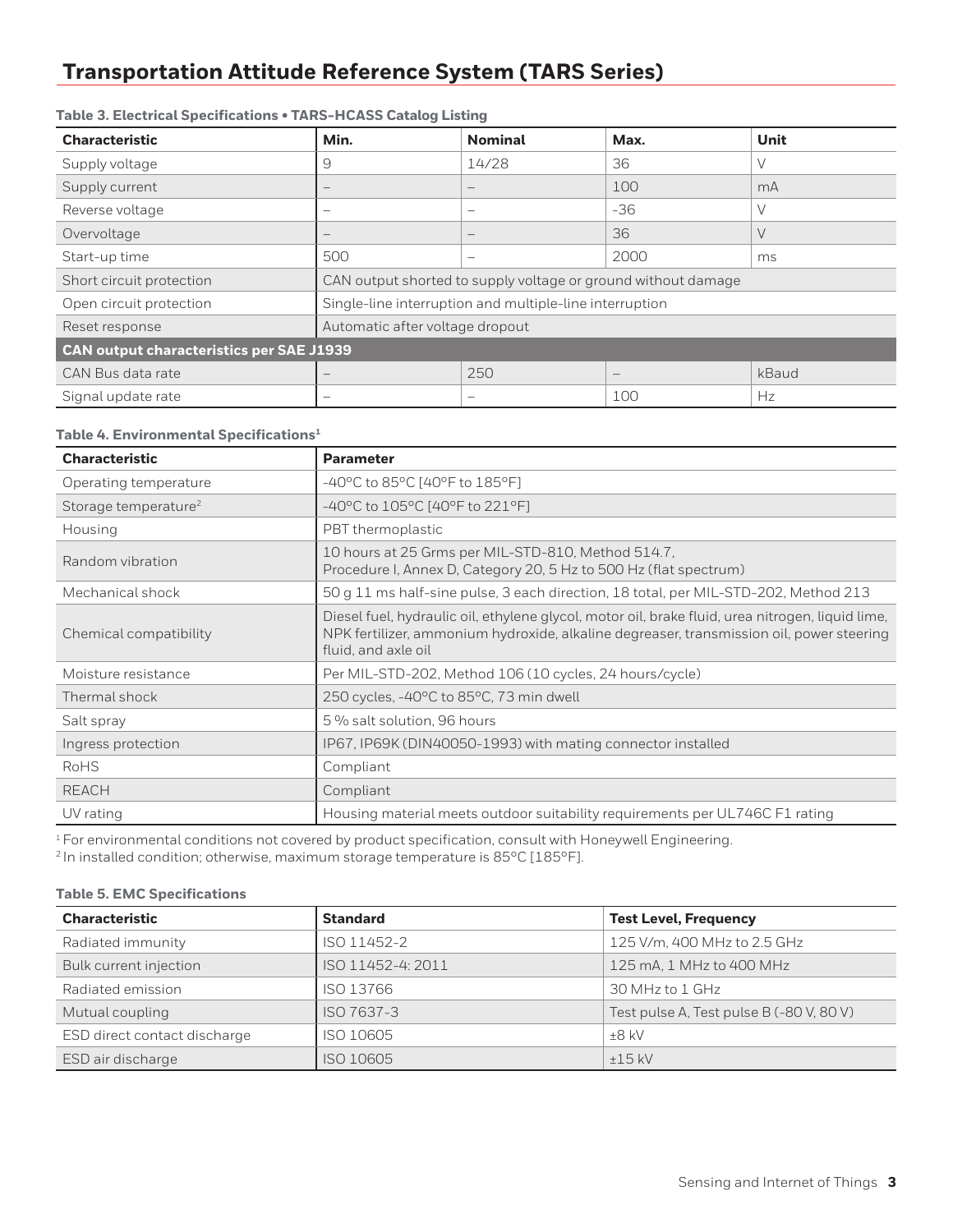# **Transportation Attitude Reference System (TARS Series)**

| <b>Characteristic</b> | <b>Parameter</b>                                                                          |  |
|-----------------------|-------------------------------------------------------------------------------------------|--|
| Mating connector      | AMPSEAL 16 Series, 776487-1 for 18-16 AWG conductors or 776524-1 for 20-18 AWG conductors |  |
| CAN termination       | 120 Ohm termination resistor, not included in TARS-IMU unit                               |  |
| Weight                | 170 g approx.                                                                             |  |
| Mounting direction    | $+7$                                                                                      |  |
| Mounting bolt         | M8, installation torque 20 Nm ±2 Nm                                                       |  |

### **Table 6. Installation Specifications**

### **Table 7. Order Guide**

| <b>Part Number</b> | <b>Description</b>                                                                                                                     |  |
|--------------------|----------------------------------------------------------------------------------------------------------------------------------------|--|
| TARS-LCASS         | TARS Series Inertial Measurement Unit, 5 V, CAN protocol, AMPSEAL 16 termination, standard<br>MEMS chip generation/performance         |  |
| TARS-HCASS         | TARS Series Inertial Measurement Unit, 9 V to 36 V, CAN protocol, AMPSEAL 16 termination,<br>standard MEMS chip generation/performance |  |

### **Figure 1. Product Nomenclature**



### **Figure 2. Dimensions (For reference only: mm/[in])**

**Body**

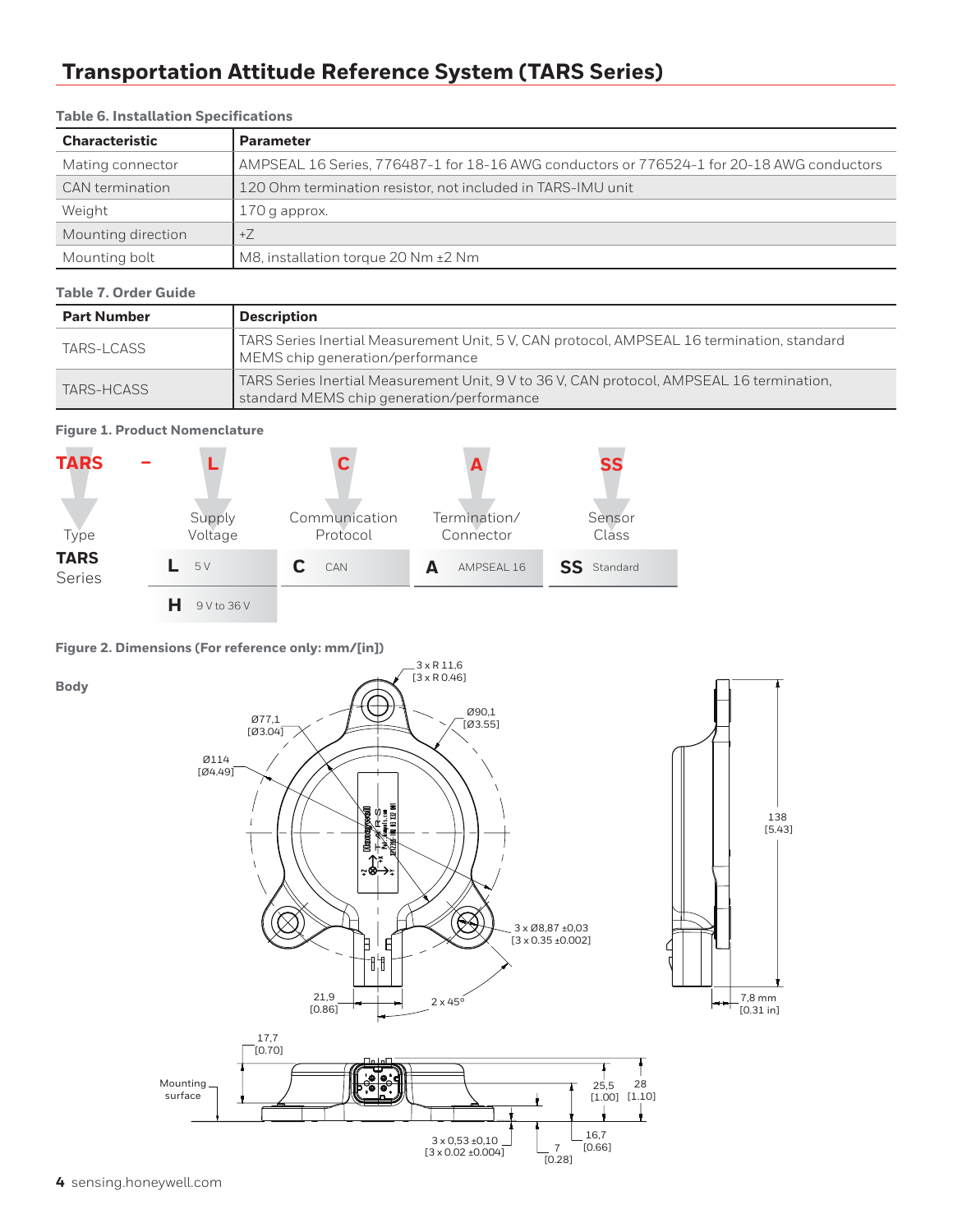#### **Figure 2. Dimensions (continued)**

#### **Mounting Holes**





(Equivalent ordinate dimensions)



**Pinout Marking Information** 



Date code, where:

**X:** Year code for 2016, Y for 2017, Z for 2018, A for 2019, etc. **32:** Week of final test

**001** is a consecutive number, different for each product